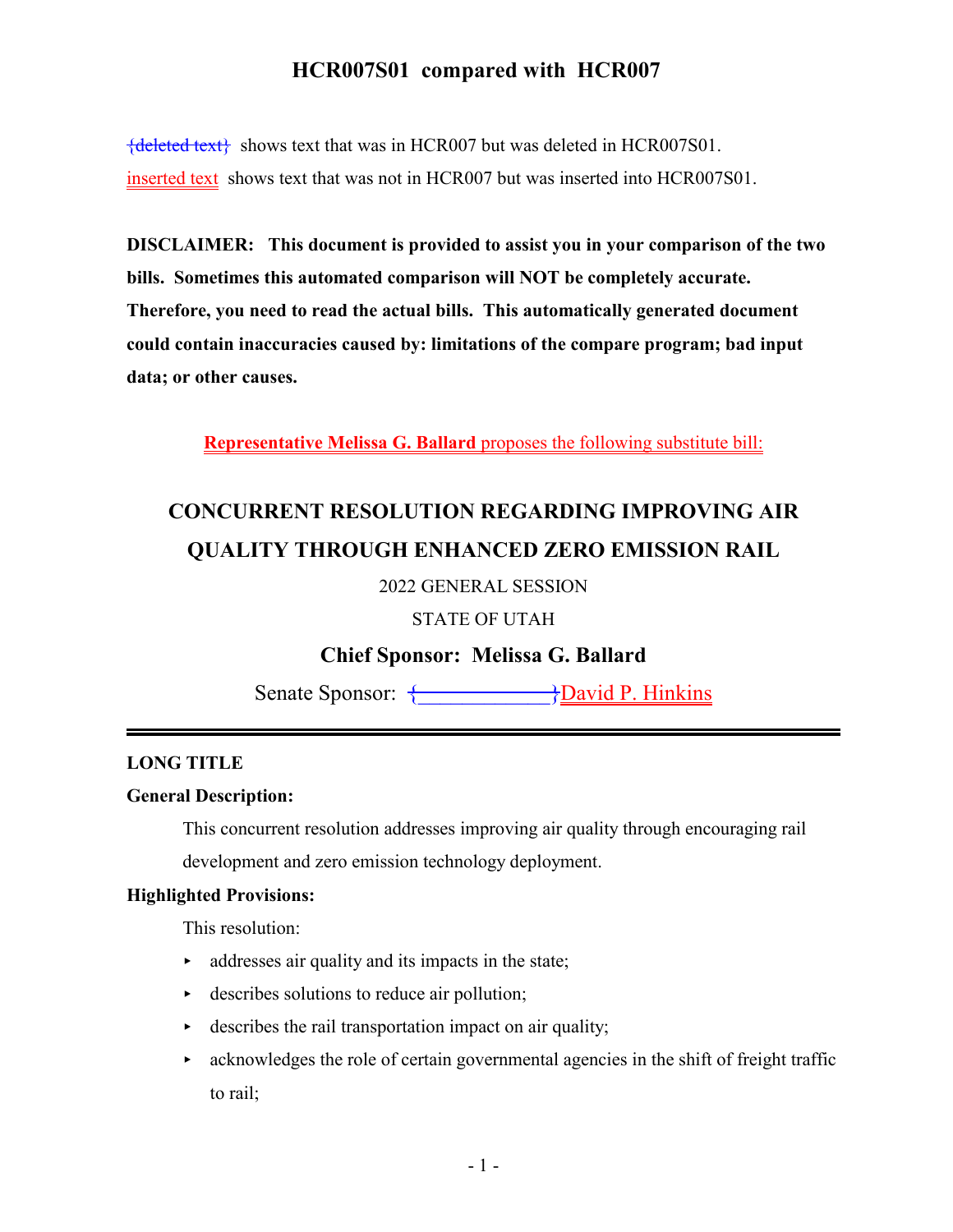- $\blacktriangleright$  highlights that technology solutions, including information and communications technology and zero emission locomotives, can further reduce rail emission impacts;
- < provides that a hydrogen fuel cell-electric system is an example of a zero emission engine technology;
- $\triangleright$  addresses funding and innovative procurement solutions;
- $\rightarrow$  encourages the phased replacement of existing locomotives used in railroad and industrial plant switching services in nonattainment areas in the state with zero emission locomotives; and
- $\rightarrow$  encourages the transition of rail transportation in general to zero emission locomotives.

#### **Special Clauses:**

None

*Be it resolved by the Legislature of the state of Utah, the Governor concurring therein:*

WHEREAS, Utah continuously demonstrates the state's commitment to and interest in the state's air quality;

WHEREAS, good air quality is a vital component of the economy and human health in Utah and research conducted by Utah universities shows the harmful impacts of air pollution on human health, with the greatest negative impact on the health of children, the elderly, and those with compromised immune systems;

WHEREAS, for example, exposure to direct small particulate matter exacerbates asthma, increases the risk of cancer, and leads to acute respiratory symptoms, bronchitis, chronic obstructive pulmonary disease, heart attacks, nervous system effects, lost work days, and premature death;

WHEREAS, there is now a broad range of technologically and economically viable solutions to significantly reduce air pollution and ensure that future economic and population growth does not compromise air quality;

WHEREAS, embracing zero emission technologies will help grow our state's robust clean technology sector;

WHEREAS, as of 2017, railroad transportation contributed 9.2% of NOx and 1.4% of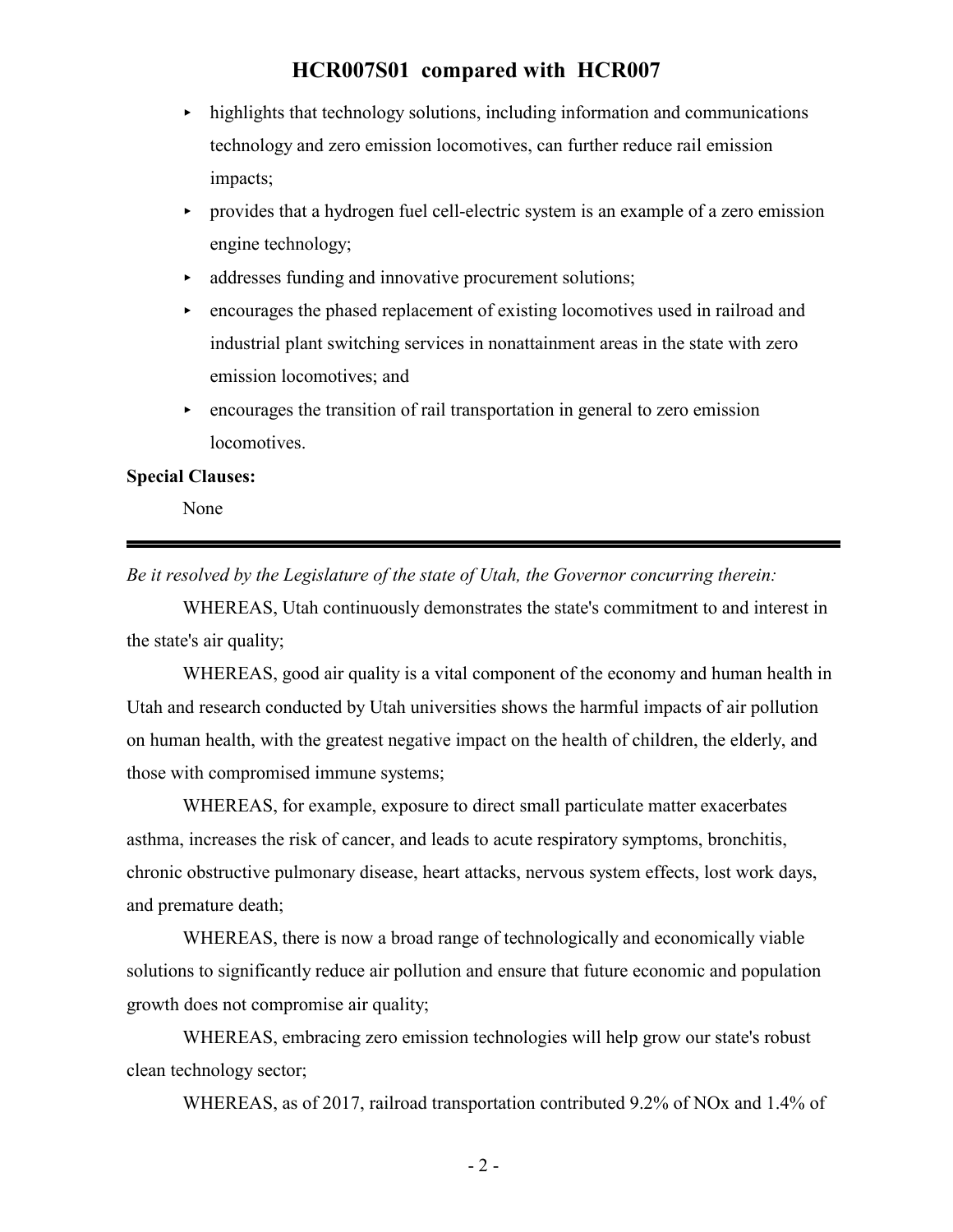the PM2.5 along the Wasatch Front;

WHEREAS, while comparable data is not available for the trucking sector or all freight railroad operations in the state, as of 2017 the Division of Air Quality found that locomotives used for short line  $\{\text{and}\}$ , industrial plant, and switch engine operations contributed 3.4% of NOx and 0.16% of PM2.5 of the total Wasatch Front inventory of emissions, equivalent to approximately 1,828 tons of NOx and 19 tons of PM2.5;

WHEREAS, in addition to significant numbers of heavy haul freight locomotives operating in and through the state, as of 2017 there were approximately 63 short line {and}locomotives, industrial plant locomotives, or switch engines operating in Utah;

WHEREAS, the majority of the short line  $\frac{1}{2}$  and  $\frac{1}{2}$  comotives, industrial plant locomotives, and switch engines operating in Utah are legacy platforms certified to the United States Environmental Protection Agency as meeting Tier 0 or Tier 0+ emission standards, and almost all emissions from these locomotives occur within two of Utah's PM2.5 nonattainment areas based on the United States National Ambient Air Quality Standards;

WHEREAS, under the federal Clean Air Act, an area where air pollution levels persistently exceed a National Ambient Air Quality Standard may be designated as a "nonattainment" area by the United States Environmental Protection Agency;

WHEREAS, designation as a nonattainment area requires the development of a State Implementation Plan with increasing mandatory requirements if the area does not return to attainment within prescribed timelines, and may result in the imposition of a Federal Implementation Plan and sanctions that could impact the availability and use of federal highway funds;

WHEREAS, the Utah Department of Transportation, other agencies of the state, and the Utah Inland Port Authority, a political subdivision of the state, can play a vital role in accelerating the modal shift of freight traffic to rail, helping to meet health and air quality goals;

WHEREAS, the Utah Inland Port Authority anticipates assisting in the reduction of trucks from the road and the modal shift to rail, while using the regulatory sandbox to test new freight movement and cargo handling equipment at the inland port to increase use of zero emission vehicles;

WHEREAS, to complement accelerating this modal shift to rail, a broad spectrum of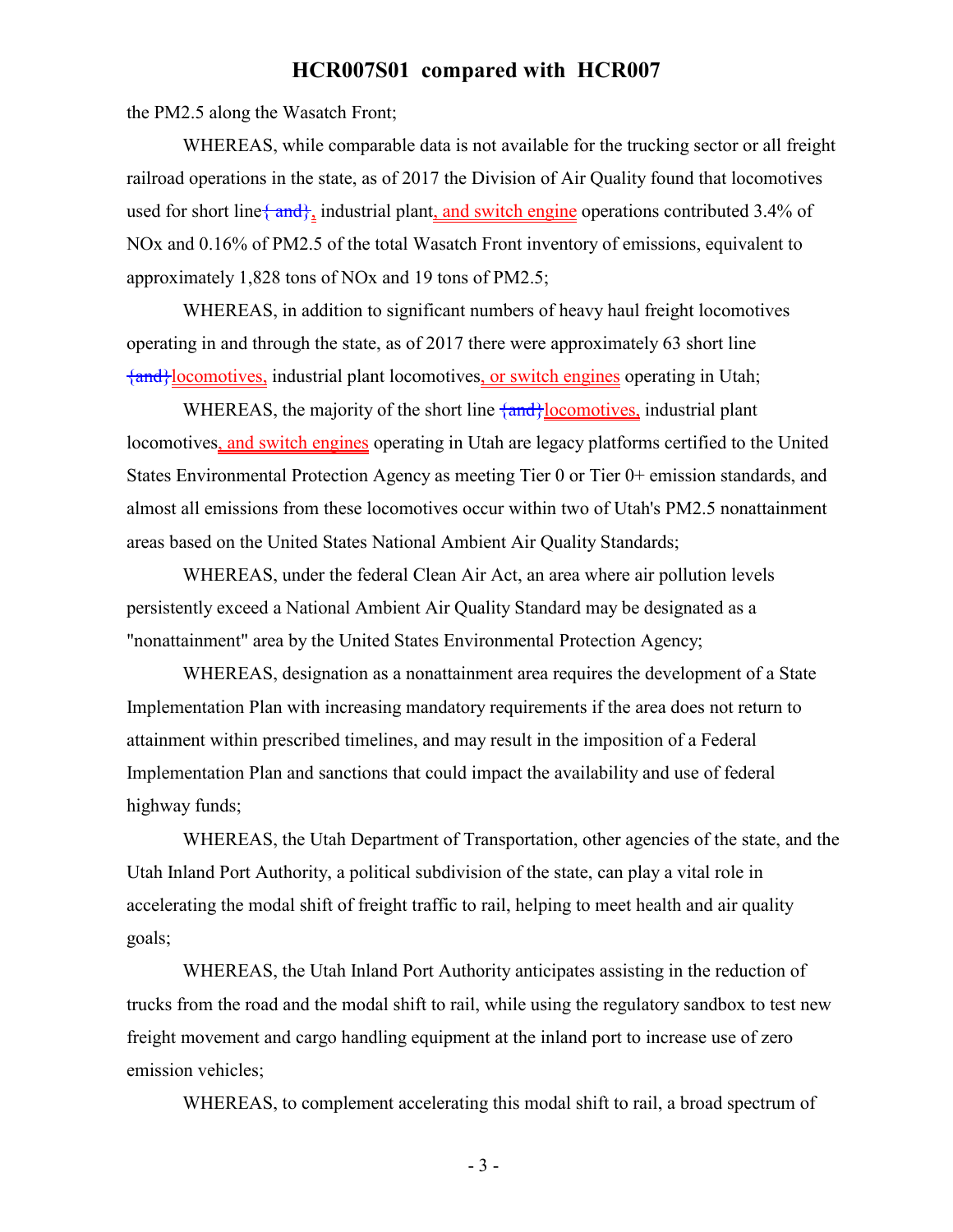technologies, including information and communications technologies that enable more efficient rail operation reducing fuel use and emissions, and entirely new locomotive power technologies such as hydrogen fuel cell-electric and battery-electric, must be encouraged and supported to further decrease total freight section emissions, including freight rail emissions;

WHEREAS, hydrogen especially is an attractive alternative fuel as hydrogen does not contain carbon and when used in fuel cells produces zero emissions;

WHEREAS, hydrogen either for onboard energy storage or as part of a hybrid propulsion system provides a viable option in the future for zero emission engines in short line {and}locomotives, industrial plant locomotives, and switch engines operated in the state, and in the future, also for heavy-haul freight locomotives operating in and through the state;

WHEREAS, infrastructure for hydrogen is continuing to expand in the state;

WHEREAS, funding support and innovative procurement solutions made available through the Utah Department of Transportation and the Utah Inland Port Authority can assist private sector operators of short line  $\{\text{and}\}$ locomotives, industrial plant locomotives, and switch engines with transitioning to zero emission technologies, including for freight rail, that can materially increase the state's air quality; and

WHEREAS, substantial federal funding is expected to be available to support this transition, and the Utah Department of Transportation and the Utah Inland Port Authority should maximize their efforts to secure the federal funding to facilitate deployment of zero emission technologies, including freight rail, that can materially increase the state's air quality:

THEREFORE, BE IT RESOLVED that the Legislature of the state of Utah, the Governor concurring therein, encourages the introduction of new zero emission locomotives operated by short  $\frac{1}{\text{lines and}}\text{line locomotives,}$  industrial plant  $\frac{1}{\text{realroads}}$ locomotives, and switch engines in nonattainment areas, a continued shift of freight transportation growth to rail to help meet the state's air quality goals, phasing out legacy locomotive engines in short line{ and, industrial plant, and switch engine rail service in nonattainment areas in the state, and phasing in the use of zero emission engines, including hydrogen fuel cell-electric systems as follows:

> $\bullet$  at least one demonstration project of a short line  $\{or\}$ locomotive, industrial plant locomotive, or switch engine using a zero emission engine by 2025;

> > - 4 -